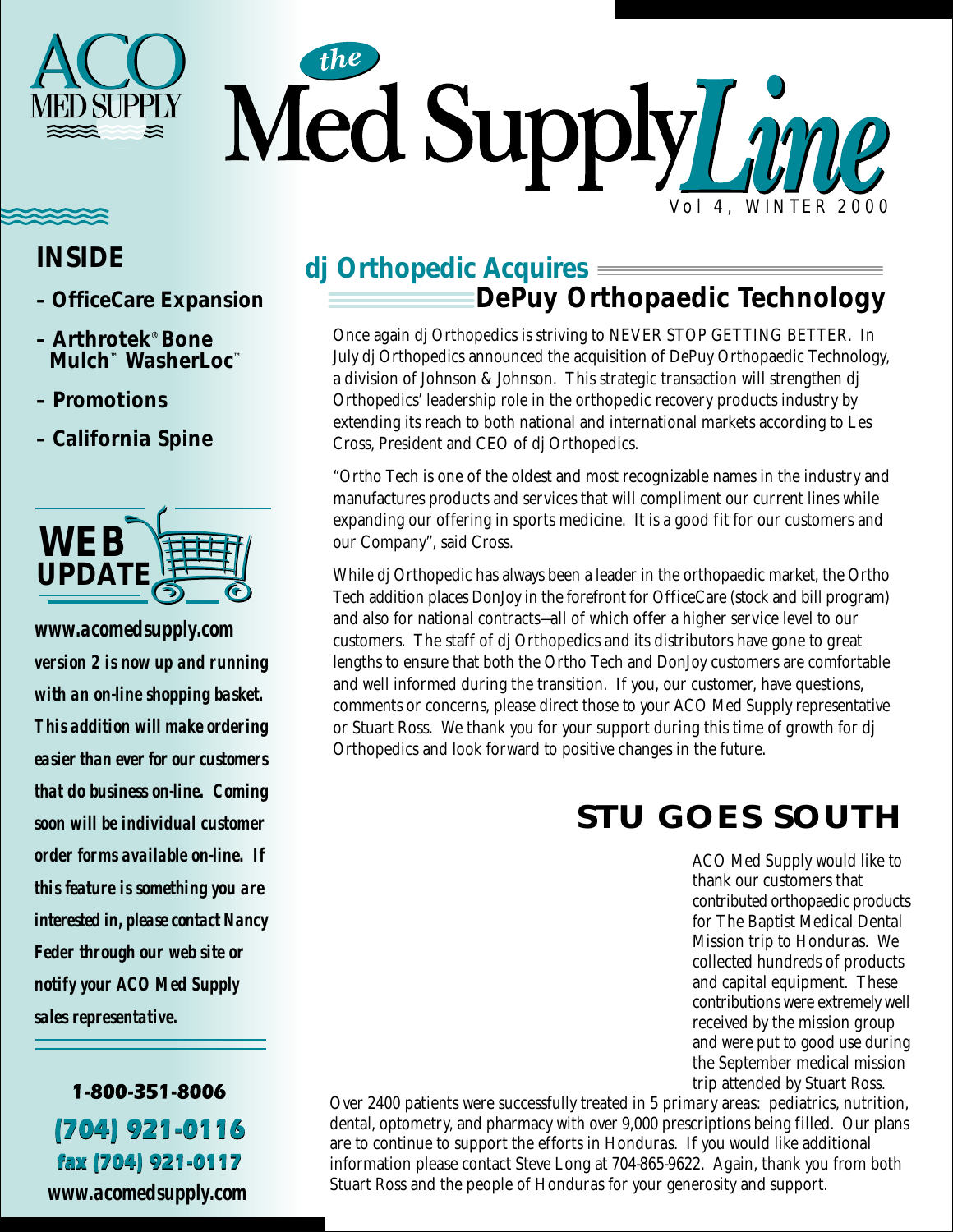### **ACO MED SUPPLY AWARDED ARTHROTEK® DISTRIBUTORSHIP**

ACO Med Supply was recently awarded the Arthrotek distributorship for North Carolina and South Carolina. Arthrotek, Inc., Biomet's sports medicine subsidiary, offers a complete line of arthroscopy products. Arthrotek, working in conjunction with the industry's most innovative surgeons, focuses its research and development efforts on technique-specific instruments for anterior cruciate ligament and arthroscopic shoulder repair.

**ACO Med Supply brings over 34 years of orthopaedic healthcare experience to the local marketplace. Our goals are simple:**

- **To provide innovative product solutions in minimally invasive surgery that are cost effective and enhances the quality of life.**
- **To provide products of the highest quality, backed by significant research, unique design, and the highest manufacturing standards.**
- **Our representatives will be professionals, thoroughly trained and able to service and demonstrate each product we represent.**

Arthrotek shares in our commitment to achieve these goals. We believe both companies are positioned to offer new and exciting products that will allow for significant achievements for both patient and surgeon. We look forward to delivering new solutions in our quest to become the leader in arthroscopy.

#### **Bone Mulch™ Screw-WasherLoc™ Device**

*The Tuneloc® Bone Mulch™ Screw, an excellent endoscopic fixation device for hamstring grafts, achieves the following fundamental objectives:*

- **Allows for visualization of graft during fixation process.**
- **Compression of bone mulch within the femoral tunnel.**
- **Secure initial mechanical fixation.**
- **Provides superior graft stiffness.**

*WasherLoc™ tibial graft fixation device provides a more secure tibial fixation for soft tissue grafts.*

- **Low profile**
- **Greater fixation strength.**
- **Greater resistance to slippage at sub failure loads than an interference screw.**

**For more information call 800-351-8006.**



# **OfficeCare Just Got BIGGER and Better**

With the addition of the Partners Program (Ortho Tech's stock and bill program), DonJoy OfficeCare is now one of the largest stock and bill programs in the nation. We now have over 200 insurance contracts and successfully bills thousands of claims each month. It is through time and numerous OfficeCare account additions that dj Orthopedics has created a program as streamlined and efficient as OfficeCare.

We can now tailor the program to fit the individual practice. Many of the OfficeCare accounts are large enough to place a dj Orthopedic employee, usually an orthopedic tech or athletic trainer, in the practice to administer the program on-site. This is one of many ways we're committed to making OfficeCare work for your practice.

If you are considering a stock and bill program for your practice, consider OfficeCare. Your ACO Med Supply sales representative will give you the program details and references within our region using the OfficeCare program. Getting started is easier than you might think.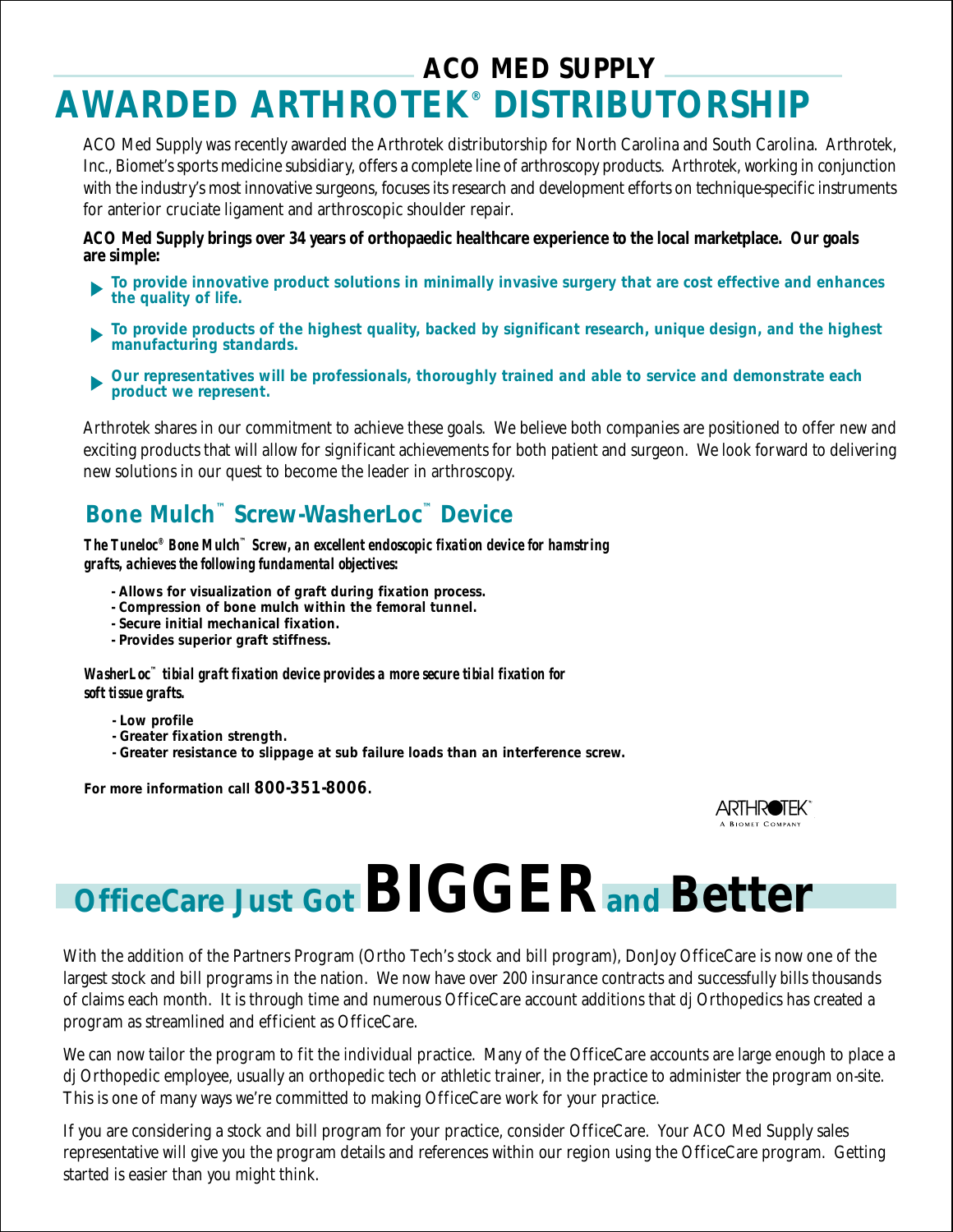# **CELESTONE**

One shot, works two ways! A short acting ingredient gives relief between the lidocaine wearing off and the long acting ingredient kicking in. Because there are two active agents, two units may be billed under code J0702. Celestone, choose the sure shot!

**See Your Local ACO Med Supply Sales Rep for GREAT Promotional Pricing**

## **500 Hundred Reasons To Purchase A Midmark Sterilizer**

ACO Med Supply has continued to grow in the med-surg market. This is our second year distributing the Midmark product line. Last year's sterilizer promotion was a great success, this fall we're already off to whats sure to be another great promotion!

**The Sure Shot!**

Shc

**The Sure** 

In addition to promotional prices on two different sterilizers, you could choose:

**\*Incentive Option A:** \$500 Rebate Check, or **\*Incentive Option B:** With a trade-in purchase, \$500 rebate plus a choice of 3 gifts ranging in value from \$440 to \$538.

> *Now is the time to buy... we'll give you \$500 reasons why!*

> > *\*Limited Time Offer*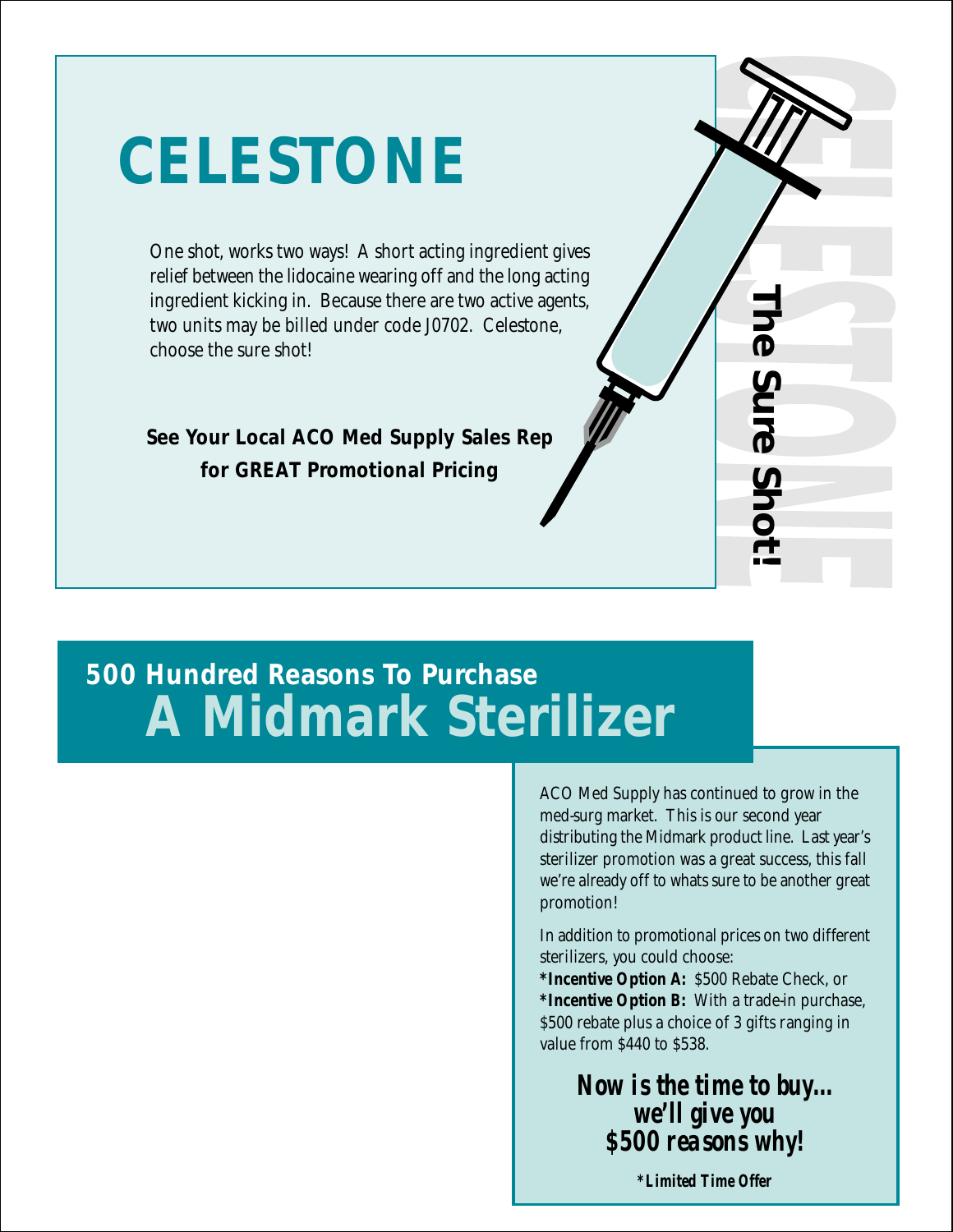

• Advanced engineering cuts noise to a fraction of former levels

•

The motor is designed to combine high power with low vibration, a turbo switch was added for the option to boost power only when needed, which keeps the system running at peak efficiency.

**Contact your local ACO Med Supply Sales Representative for our 4th quarter promotional prices.**

**86% Effective 95% Patient Compliance 100% Smart Choice**

effective method of<br> **3** 95 plantar fascia tensioning<br>
each method at foot and ankle each *introductory price, 30 day money back guarantee*

Utilizing the windlass

**1**

**2**

effect; found to be most

effective method of

plantar fascia tensioning

...now used at foot and ankle teaching programs nationwide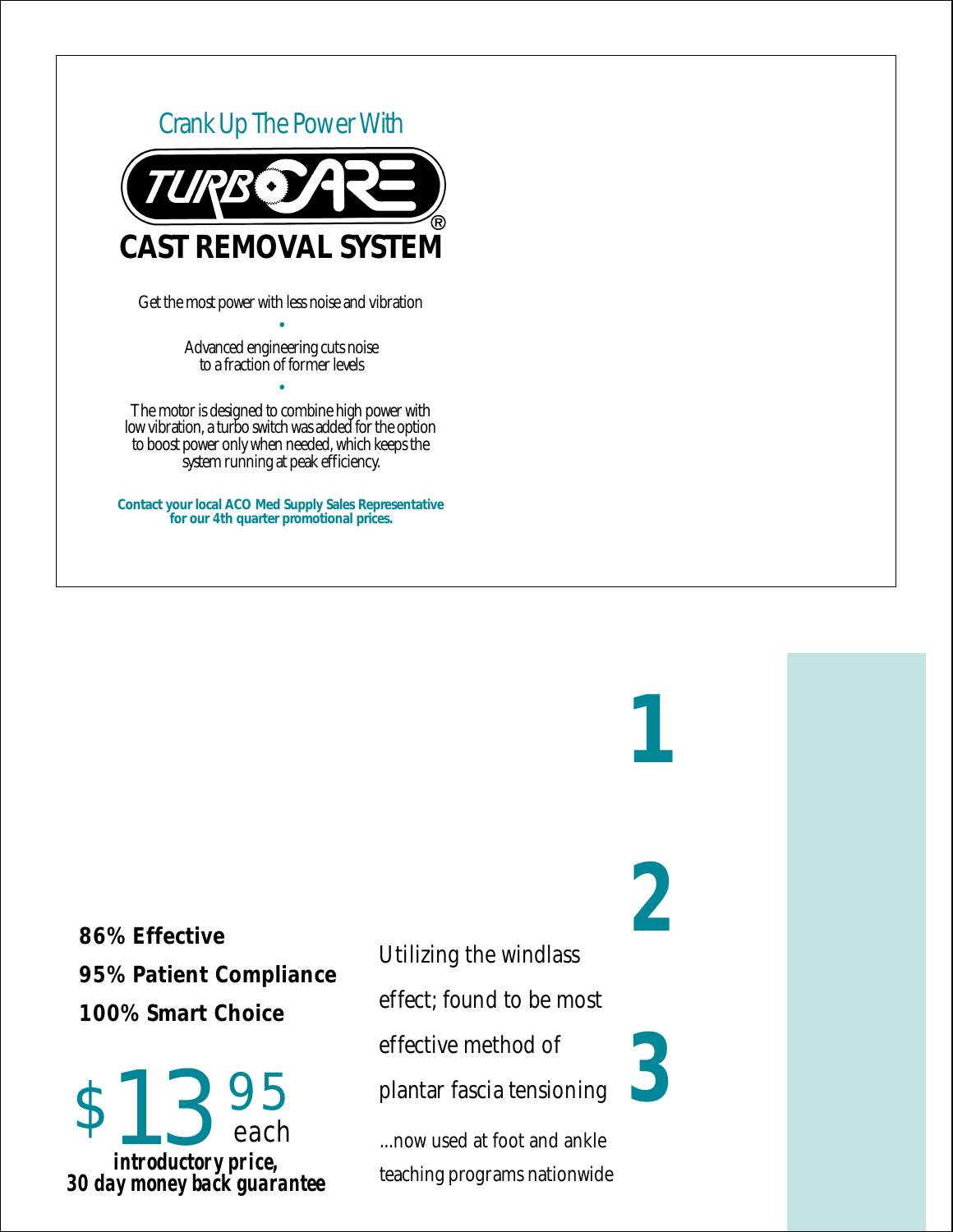# **Modular Spinal System**WOWS **Marketplace**

ACO Med Supply is proud to offer the new California Soft Spinal System from Orthomerica. This is a modular spinal orthosis like no other; the indications for use are back pain, discogenic disease, postoperative spinal fusions, laminectomies, spondylolisthesis, and spondylolysis.

This is a totally modular, totally adjustable lightweight LSO/TLSO System. A few of the feature/ benefits our customers have found most appealing are:

- **Greater Patient Comfort Resulting in Greater Compliance**
- **Simple, Easy Donning and Doffing For Patient and Care Giver**  $\blacktriangleright$
- **Competitively Priced**
- **X-Ray Compatible**
- **Strapping arrangement enables easy to adjust compression, even for geriatric patients**
- **Pre-formed ABS neutral or pendulous anterior insert panel, neutral** m. **Or 0**° **posterior insert panels**
- **All components pre-drilled for retrofitting and interchangeability** m.
- **Hypoallergenic, breathable foam wicks away moisture** П
- **Available prefabricated or custom-to-measurements**

*If you'd like more information on this unique, effective system, please contact your ACO Med Supply sales representative for a product demonstration.*

**NATIONAL NATIONAL contracts**

**If you are a member of a contract or buying group, chances are, we are too! dj Orthopedics has 19 national contracts with more being processed.**

**We realize how important it is to have affiliations with contracting groups, that's why we work hard to stay abreast of national contracts and new buying groups.**

**The addition of Ortho Tech brought with it many important contracts that allows us to better serve our customers.**

**In addition to the 19 contracts we have, there are several pending signatures and more in the processing stage.**

**If you have questions regarding our contract affiliations, please contact your local ACO representative.**

**Columbia-HCA VHA Premier Amerinet HealthSouth** Kaiser **Amerinet Elite Hospital** Purchasing Service